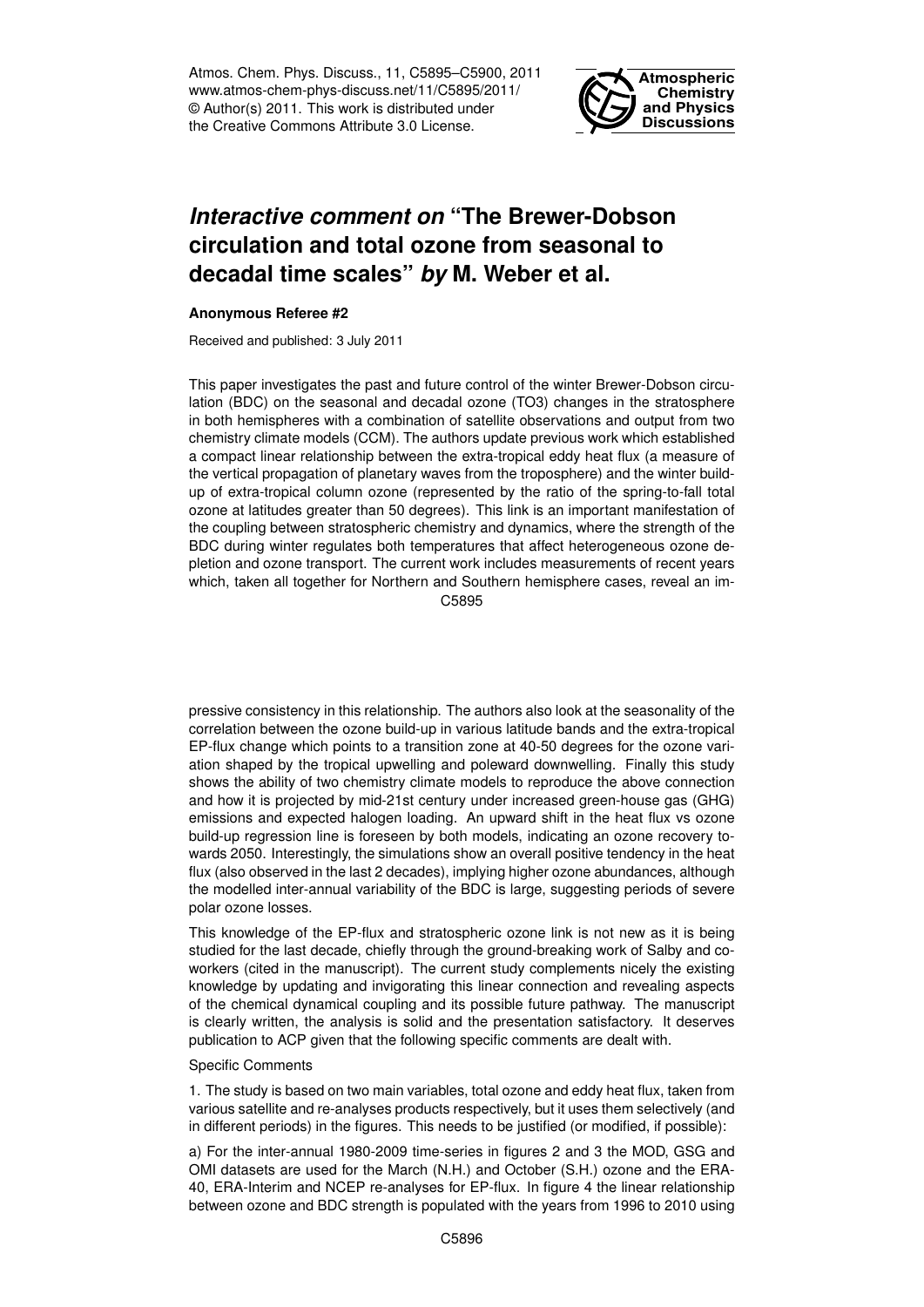only the GSG ozone and the ERA-Interim heat flux. I understand that 1996-2010 is the period of the GSG ozone data availability which the main author has excellently validated and exploited in the past (Weber et al., 2003;2005) and it starts late enough to include the large N.H. ozone losses. I am wondering if it would be worth including in this figure data points prior to 1996 by using MOD ozone and ERA-40 heat flux. The inconsistency of the suggested dataset blend should be small (as figures 2 and 3 already reveal) and it would be more than compensated by the confirmation of the compact link of ozone vs heat flux for years with smaller halogen loading and effect on ozone, especially in the Northern Hemisphere. It would be very interesting to see how this relation holds then. Ideally I would like to see a new figure 4 (and then figures 9 and 10 could be easily modified too with more observational points) or if not possible at least discussed and justified the reason it's not done.

b) Similar considerations hold for figure 11 with the EP-flux centennial time-series. The use of NCEP only, needs to be justified. Also the choice of the periods for the regression "trend" lines should be clarified, what is the context that the 1980-2010 period serves (and the comparison with the 1960-2050 model ones)? A blend of ERA-40, Era-Interim and NCEP can cover a much longer period (1960-2010, = 50 years) already looked at in figures 9 and 10 (with the 1960-1985 vs the other two periods). Then, a 50-year regression line could be also fit in the model output to test the CCM simulations. The model runs include all known external forcings and, ideally, should replicate the past observed long-term trend in the BDC strength. Trend estimations are very sensitive to the number and choice of years. If the authors would like to to keep the 1980-2010 period for the observed heat flux (then they should argue about it and the use of a particular re-analysis must be justified) they should also do the same for the modelled ones (perhaps with two periods, one to coincide with any past/present period until 2010 from the observations and one thereafter for the future from now).

2. I would disagree with the two statements in:

Section 6: "... it is clear that the 30-yr satellite data record is still comparatively short for C5897

a complete disentangling of long-term changes in ozone columns due to atmospheric dynamics and halogen changes" and

Conclusion: "When attributing processes to the current total ozone trends, it is diïňČcult to clearly separate chemical and dynamical contributions (Kiesewetter et al., 2010b), which is understandable from the fact that both processes are closely coupled as shown in this study"

The recent study "Salby, M., E. Titova, and L. Deschamps (2011), Rebound of Antarctic ozone, Geophys. Res. Lett., 38, L09702, doi:10.1029/2011GL047266", using the BDC concept, has simply and neatly separated the contribution of dynamics and quantified that of halogens for the Antarctic ozone depletion and recovery. The above two statements must take into account this Salby et al. (2011) work. In addition, regarding the shortness of the 30-year period, there is also the 45-year long WOUDC dataset (already used in figure 1 for the N.H. mid-latitude ozone time-series).

3. Section 5, page 13839, line 28 onwards: "A possible explanation is the breakup of the polar vortex and the removal of the polar transport barrier that mixes or dilutes polar air into middle latitudes and to the subtropics (e.g., Knudsen and Grooß, 2000; Ajtic et al., 2004; Fioletov and Shepherd, 2005)". The possible cause should be the one mentioned here although it should be true nearer the middle latitudes rather than the subtropics; all the cited work does not look of this effect at latitudes lower than 30 degrees. Another relevant reference here is the "Hadjinicolaou, P., Pyle, J.A., 2004, The impact of arctic ozone depletion on northern middle latitudes: Interannual variability and dynamical control. Journal of Atmospheric Chemistry 47(1), 25-43 " which explicitly connects polar dilution to EP-flux (their figure 8) and demonstrates the effect of dilution on the subtropics, with ozone depletion reaching beyond 30 degrees, especially in the S.H. (their figure 1).

Other minor/technical comments

4. page 13831, lines 4-5: could remove comma after "meteorology" and insert comma